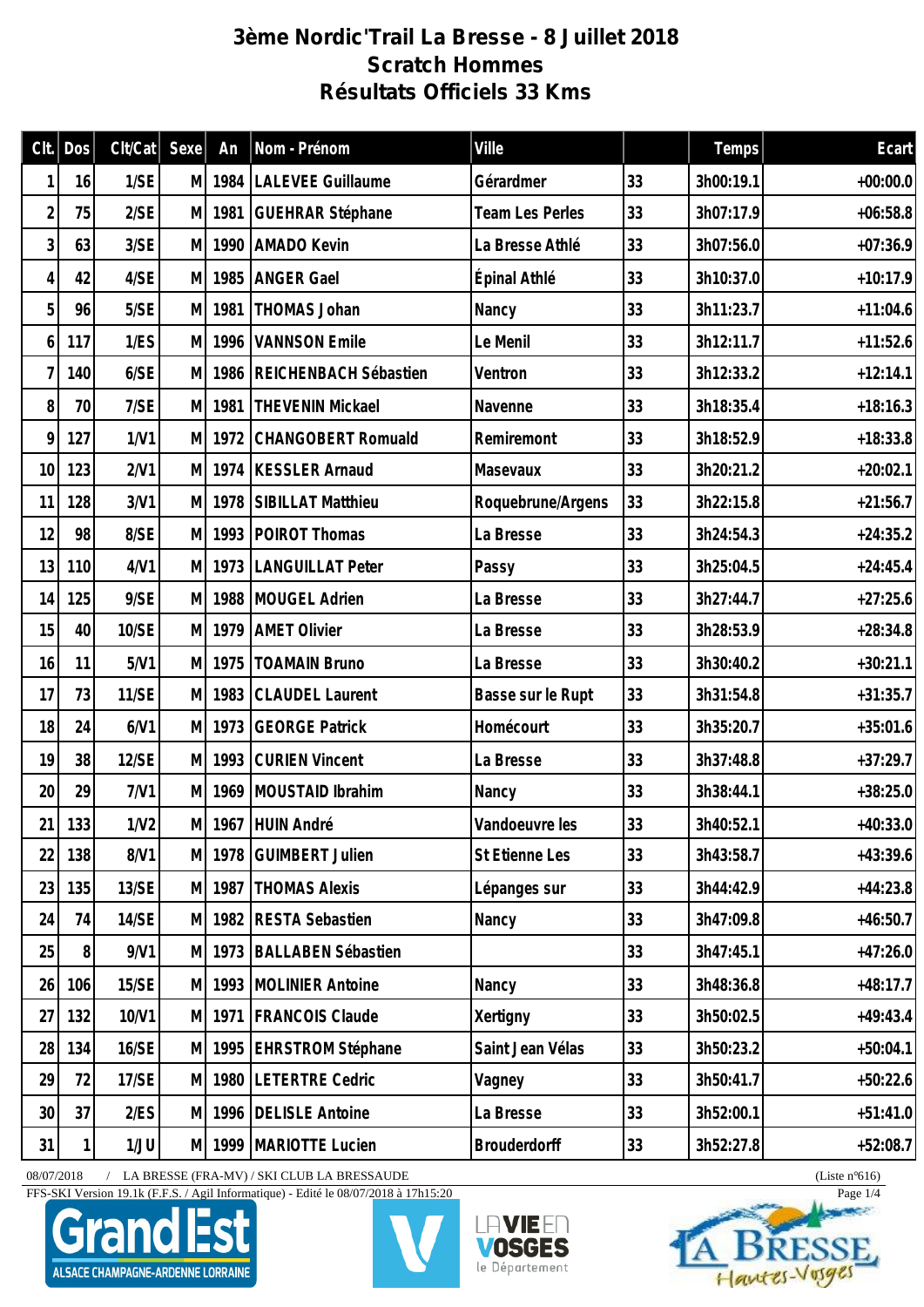|    | $Clt.$ Dos | Clt/Cat | Sexe | An     | Nom - Prénom                | Ville                |    | Temps     | Ecart        |
|----|------------|---------|------|--------|-----------------------------|----------------------|----|-----------|--------------|
| 32 | 99         | 18/SE   | M    | 1994   | <b>LALLEMENT Antoine</b>    |                      | 33 | 3h53:43.2 | $+53:24.1$   |
| 33 | 7          | 19/SE   | M    | 1985   | <b>KELLER Frederic</b>      | Grandvillers         | 33 | 3h54:08.9 | $+53:49.8$   |
| 34 | 28         | 20/SE   | M    | 1993   | <b>SION Edouard</b>         | Amiens               | 33 | 3h56:36.2 | $+56:17.1$   |
| 35 | 105        | 21/SE   | M    | 1995   | <b>GOIMIER Benoit</b>       | Cherbourg            | 33 | 3h56:55.7 | $+56:36.6$   |
| 36 | 54         | 22/SE   | M    | 1990   | <b>GERMAIN Antoine</b>      | <b>Bruyères</b>      | 33 | 3h59:20.4 | $+59:01.3$   |
| 37 | 85         | 23/SE   | M    | 1980   | <b>GRIENENBERGER Samuel</b> | Archettes            | 33 | 4h01:16.7 | $+1h00:57.6$ |
| 38 | 126        | 11/N1   | M    | 1977   | <b>CHESNARD David</b>       | Kruth                | 33 | 4h02:24.5 | $+1h02:05.4$ |
| 39 | 101        | 12/V1   | M    | 1977   | <b>HELFER Maxime</b>        | Nancy                | 33 | 4h04:26.7 | $+1h04:07.6$ |
| 40 | 111        | 2/N2    | M    | 1961   | LITHFOUS Jean-Paul          | Saint Avold          | 33 | 4h04:41.4 | $+1h04:22.3$ |
| 41 | 19         | 13/V1   | M    | 1969   | <b>AMADO</b> Fernand        | Corcieux             | 33 | 4h05:21.4 | $+1h05:02.3$ |
| 42 | 116        | 14/V1   | M    | 1972   | <b>SCHORP Bernard</b>       | Épinal               | 33 | 4h06:54.2 | $+1h06:35.1$ |
| 43 | 114        | 24/SE   | M    |        | 1981   FERRY Stéphane       | Chaligny             | 33 | 4h07:47.8 | $+1h07:28.7$ |
| 44 | 61         | 25/SE   | M    | 1992   | <b>TAUPIN John</b>          | Remiremont           | 33 | 4h08:18.4 | $+1h07:59.3$ |
| 45 | 57         | 26/SE   | M    | 1982   | <b>CHARPENTIER Florent</b>  | Metz                 | 33 | 4h09:02.6 | $+1h08:43.5$ |
| 46 | 45         | 2/JU    | M    | 1999   | <b>BECK Hugo</b>            | La Bresse            | 33 | 4h11:50.0 | $+1h11:30.9$ |
| 47 | 100        | 3/N2    | M    | 1968   | <b>BECK Jean-Michel</b>     | Marmoutier           | 33 | 4h11:52.4 | $+1h11:33.3$ |
| 48 | 104        | 4/N2    | M    | 1966   | <b>BOINET Pascal</b>        | Amiens               | 33 | 4h11:56.3 | $+1h11:37.2$ |
| 49 | 50         | 5/N2    | M    | 1961   | <b>BENOIT Raymond</b>       | Clayeures            | 33 | 4h12:51.5 | $+1h12:32.4$ |
| 50 | 14         | 27/SE   |      |        | M 1984 REMY Christophe      | Xonrupt-Longemer     | 33 | 4h13:23.7 | $+1h13:04.6$ |
| 51 | 13         | 6/N2    | M    | 1965   | LEFEVRE Jean-Pierre         | Liverdun             | 33 | 4h14:55.4 | $+1h14:36.3$ |
| 52 | 41         | 1/N3    |      |        | M 1958 SCHWARTZ Laurent     | La Bresse Athlé      | 33 | 4h16:12.4 | $+1h15:53.3$ |
| 53 | 90         | 2/N3    | M    | 1958   | <b>COLIN Rene</b>           | La Bresse            | 33 | 4h17:27.8 | $+1h17:08.7$ |
| 54 | 60         | 28/SE   |      | M 1981 | SIEGENFUHR Louis            | Nogent-sur-Oise      | 33 | 4h18:10.8 | $+1h17:51.7$ |
| 55 | 26         | 15/V1   | M    | 1972   | <b>BAYEUL Gerald</b>        | Fontenoy-sur-Moselle | 33 | 4h19:08.5 | $+1h18:49.4$ |
| 55 | 124        | 15/V1   | M    | 1977   | HACHET Fabrice              | <b>ACGV</b>          | 33 | 4h19:08.5 | $+1h18:49.4$ |
| 57 | 102        | 29/SE   | M    | 1993   | <b>KELLER Florian</b>       | Annecy               | 33 | 4h19:21.8 | $+1h19:02.7$ |
| 58 | 55         | 30/SE   | M    | 1989   | MACHEDA Gabriel             | Nancy                | 33 | 4h21:03.6 | $+1h20:44.5$ |
| 59 | 52         | 17/V1   | M    | 1975   | MATHIEU Stéphane            | Delme                | 33 | 4h21:11.6 | $+1h20:52.5$ |
| 60 | 122        | 18/V1   | M    | 1971   | SIMON Didier                | Jussarupt            | 33 | 4h23:45.0 | $+1h23:25.9$ |
| 61 | 44         | 19/V1   | M    | 1975   | <b>WIETRICH Alain</b>       | Mutzig               | 33 | 4h24:51.9 | $+1h24:32.8$ |
| 62 | 139        | 7/N2    | M    | 1967   | <b>SCHMIDT Yves</b>         | Hoenheim             | 33 | 4h28:48.8 | $+1h28:29.7$ |
| 63 | 32         | 31/SE   | M    | 1986   | <b>GROSJEAN Bertrand</b>    | Nompatelize          | 33 | 4h29:16.2 | $+1h28:57.1$ |
| 64 | 21         | 32/SE   | M    | 1984   | <b>BIRON Philippe</b>       | Maxéville            | 33 | 4h29:24.9 | $+1h29:05.8$ |
| 65 | 129        | 33/SE   |      | M 1982 | MARFORT Nicolas             | Norroy               | 33 | 4h30:35.2 | $+1h30:16.1$ |

 $08/07/2018$  / LA BRESSE (FRA-MV) / SKI CLUB LA BRESSAUDE (Liste n°616)

FFS-SKI Version 19.1k (F.F.S. / Agil Informatique) - Edité le 08/07/2018 à 17h15:20 Page 2/4







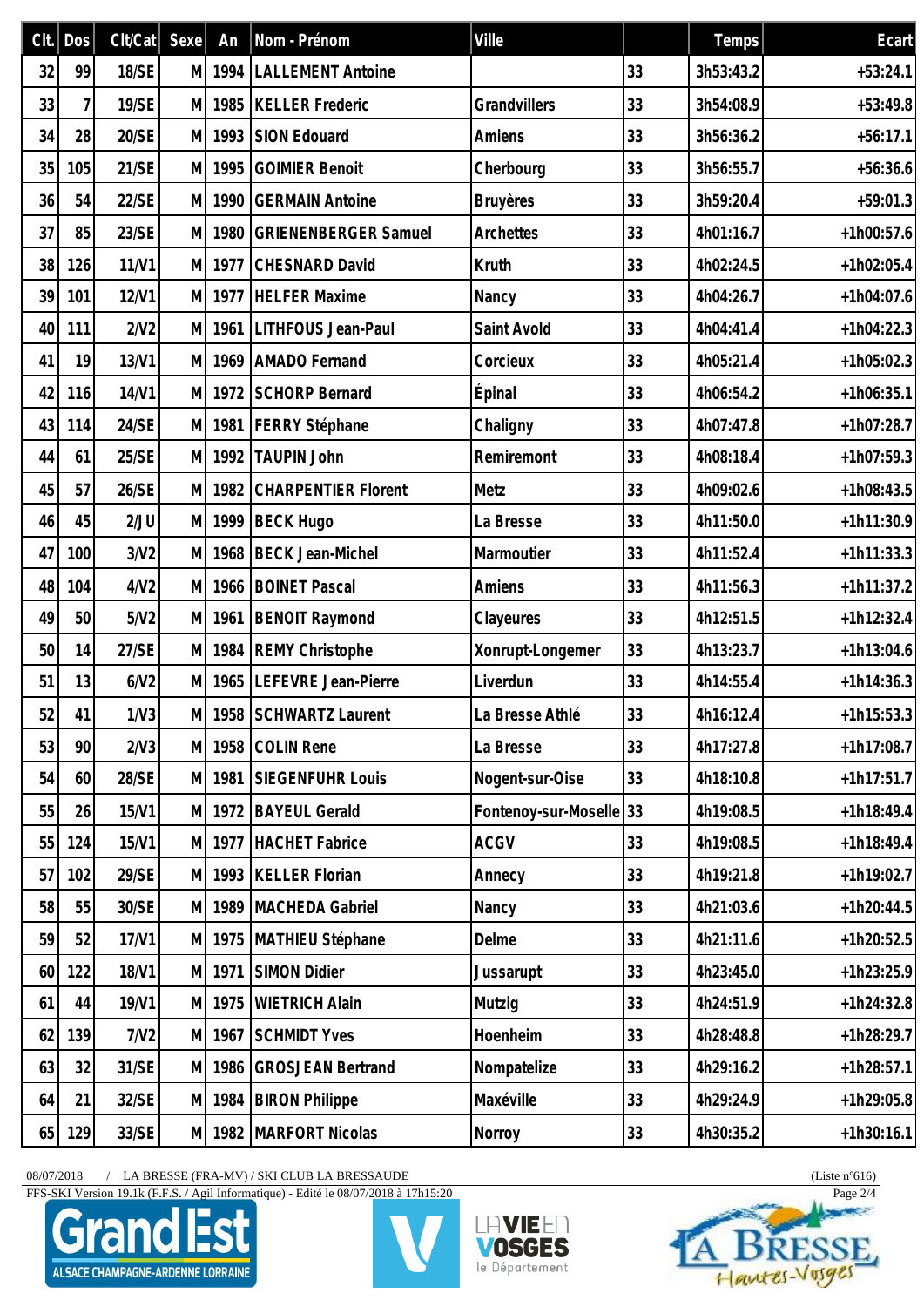|    | $Clt.  $ Dos   | Clt/Cat | Sexe | An     | Nom - Prénom                 | Ville                   |    | Temps     | Ecart        |
|----|----------------|---------|------|--------|------------------------------|-------------------------|----|-----------|--------------|
| 66 | 47             | 34/SE   | МI   | 1979   | <b>CIRON Laurent</b>         | Quincey                 | 33 | 4h32:23.6 | $+1h32:04.5$ |
| 67 | 69             | 35/SE   | M    | 1980   | <b>BOULAY Benoît</b>         | Nancy                   | 33 | 4h33:13.9 | $+1h32:54.8$ |
| 68 | 77             | 8/V2    | M    | 1959   | <b>CESAR Didier</b>          | Villers-lès-Nancy       | 33 | 4h33:27.0 | $+1h33:07.9$ |
| 69 | 58             | 36/SE   | M    | 1980   | <b>BALLAND Nicolas</b>       | Saint Amé               | 33 | 4h34:16.5 | $+1h33:57.4$ |
| 70 | 91             | 37/SE   | M    | 1995   | BERNAGOU Thibaut             | Bénaménil               | 33 | 4h34:17.1 | $+1h33:58.0$ |
| 71 | 130            | 3/JU    | M    | 1999   | HUPPERT Loïc                 | Saverne                 | 33 | 4h34:17.9 | $+1h33:58.8$ |
| 72 | 87             | 3/N3    | M    | 1958   | BENEDETTI Jean Claude        | Nancy                   | 33 | 4h35:12.9 | $+1h34:53.8$ |
| 73 | 81             | 38/SE   | M    | 1990   | <b>TERVER Jean</b>           | Metz                    | 33 | 4h35:50.2 | $+1h35:31.1$ |
| 74 | 92             | 39/SE   | M    | 1980   | <b>BRUNESEAUX Fabien</b>     | Jezainville             | 33 | 4h35:59.0 | $+1h35:39.9$ |
| 75 | 88             | 40/SE   | M    | 1995   | <b>FELTIN Romain</b>         | Nancy                   | 33 | 4h37:33.9 | $+1h37:14.8$ |
| 76 | 120            | 41/SE   | M    | 1994   | <b>CHAGNOT-HANTZ Maxime</b>  | Nancy                   | 33 | 4h38:39.5 | $+1h38:20.4$ |
| 77 | 17             | 4/N3    | МI   | 1956   | <b>VUILLAUME Jean Luc</b>    | Gondreville             | 33 | 4h39:36.4 | $+1h39:17.3$ |
| 78 | 93             | 20/V1   | M    | 1976   | <b>ETIENNE Frederic</b>      | La Bresse               | 33 | 4h44:12.6 | $+1h43:53.5$ |
| 79 | 119            | 42/SE   | M    | 1979   | <b>BRANDEBOURG Sebastien</b> | Rehainviller            | 33 | 4h45:07.5 | $+1h44:48.4$ |
| 80 | 107            | 21/V1   | M    | 1977   | <b>RADESIC Fabien</b>        | Audincourt              | 33 | 4h45:17.7 | $+1h44:58.6$ |
| 81 | 115            | 43/SE   | M    | 1987   | RICHARD Grigori              | Fontenay-aux-Roses      | 33 | 4h45:19.3 | $+1h45:00.2$ |
| 82 | 84             | 9/N2    | M    | 1968   | <b>SATTONNET Pierre</b>      | <b>Belfort</b>          | 33 | 4h47:51.3 | $+1h47:32.2$ |
| 83 | 95             | 22/V1   | M    | 1972   | <b>RAGON Olivier</b>         |                         | 33 | 4h48:06.2 | $+1h47:47.1$ |
| 84 | 39             | 5/N3    | МI   | 1958   | PIERRAT Jean-Paul            | Saint Amé               | 33 | 4h50:07.9 | $+1h49:48.8$ |
| 85 | 22             | 23/V1   | M    | 1971   | MELIN Thomas                 | Nancy                   | 33 | 4h50:47.3 | $+1h50:28.2$ |
| 86 | 83             | 6/N3    |      |        | M 1953 MERCIER Claude        | Le Perreux-sur-Marne 33 |    | 4h52:00.5 | $+1h51:41.4$ |
| 87 | 76             | 7/N3    | M    | 1958   | <b>GERARD Alain</b>          | Deyvillers              | 33 | 4h52:25.8 | $+1h52:06.7$ |
| 88 | 79             | 44/SE   | M    | 1989   | POUPON Fabien                | Brin-sur-Seille         | 33 | 4h53:22.2 | $+1h53:03.1$ |
| 89 | 25             | 24/V1   | M    | 1974   | MILLOTTE Olivier             | Les Forges              | 33 | 4h53:29.6 | $+1h53:10.5$ |
| 90 | 34             | 45/SE   | M    | 1982   | VILLANOVA Stéphane           |                         | 33 | 4h54:02.6 | $+1h53:43.5$ |
| 91 | 82             | 46/SE   | M    | 1979   | <b>SCHLICHT Eric</b>         | Zillisheim              | 33 | 4h54:33.2 | $+1h54:14.1$ |
| 92 | 48             | 10/V2   | M    | 1961   | <b>VAUTRE Patrick</b>        | Allamps                 | 33 | 4h56:45.7 | $+1h56:26.6$ |
| 93 | 67             | 47/SE   | M    | 1982   | <b>VOLFF Nicolas</b>         | Hériménil               | 33 | 4h56:57.4 | $+1h56:38.3$ |
| 94 | 137            | 48/SE   | M    | 1984   | <b>DELAMARRE Gregory</b>     | Manonviller             | 33 | 4h57:22.0 | $+1h57:02.9$ |
| 95 | 109            | 49/SE   | M    | 1979   | <b>FERRET Frédéric</b>       | Menoux                  | 33 | 4h58:26.3 | $+1h58:07.2$ |
| 96 | 20             | 50/SE   | M    | 1981   | <b>SCHORR Brice</b>          | Chambrey                | 33 | 5h00:29.4 | $+2h00:10.3$ |
| 97 | 4              | 25/V1   | M.   | 1975   | PAREL Dominique              | Metz                    | 33 | 5h04:45.0 | $+2h04:25.9$ |
| 98 | 27             | 26/V1   | M    | 1977   | <b>BESSON Sébastien</b>      | Cheniménil              | 33 | 5h05:50.2 | $+2h05:31.1$ |
| 99 | 5 <sup>1</sup> | 27/V1   |      | M 1977 | STRUB Dominique              | Blanville/eau           | 33 | 5h08:37.3 | $+2h08:18.2$ |

 $08/07/2018$  / LA BRESSE (FRA-MV) / SKI CLUB LA BRESSAUDE (Liste n°616)

FFS-SKI Version 19.1k (F.F.S. / Agil Informatique) - Edité le 08/07/2018 à 17h15:20 Page 3/4